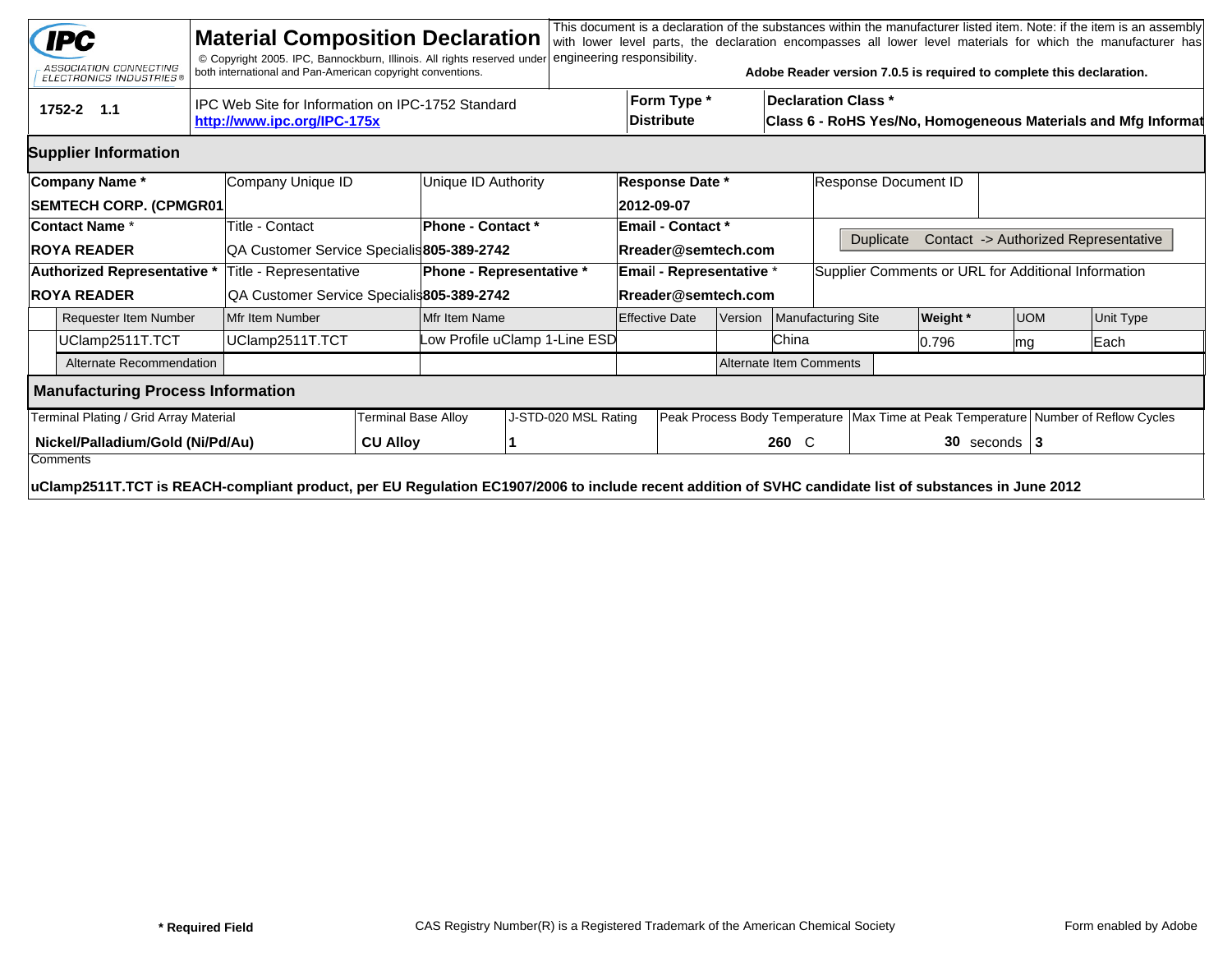| Save the fields in<br>this form to a file                                                                                                                                                                                                                                                                                                                                                                                                                                                                                                                                                                                                                                                                                                                                                                                                                                                                                                                                                                                                                                                                                                                                                                                                                                                                                                                                                                                                                                                                                                                                                                                                                                                                                                                                                                                                                                                                                                                                                                                                                                   | <b>Export Data</b>                           | Import fields from a<br>file into this form                                    | Import Data | Clear all of the<br>fields on this form | <b>Reset Form</b> | Lock the fields on this<br>form to prevent changes | Lock Supplier Fields |  |  |  |  |  |  |
|-----------------------------------------------------------------------------------------------------------------------------------------------------------------------------------------------------------------------------------------------------------------------------------------------------------------------------------------------------------------------------------------------------------------------------------------------------------------------------------------------------------------------------------------------------------------------------------------------------------------------------------------------------------------------------------------------------------------------------------------------------------------------------------------------------------------------------------------------------------------------------------------------------------------------------------------------------------------------------------------------------------------------------------------------------------------------------------------------------------------------------------------------------------------------------------------------------------------------------------------------------------------------------------------------------------------------------------------------------------------------------------------------------------------------------------------------------------------------------------------------------------------------------------------------------------------------------------------------------------------------------------------------------------------------------------------------------------------------------------------------------------------------------------------------------------------------------------------------------------------------------------------------------------------------------------------------------------------------------------------------------------------------------------------------------------------------------|----------------------------------------------|--------------------------------------------------------------------------------|-------------|-----------------------------------------|-------------------|----------------------------------------------------|----------------------|--|--|--|--|--|--|
|                                                                                                                                                                                                                                                                                                                                                                                                                                                                                                                                                                                                                                                                                                                                                                                                                                                                                                                                                                                                                                                                                                                                                                                                                                                                                                                                                                                                                                                                                                                                                                                                                                                                                                                                                                                                                                                                                                                                                                                                                                                                             | <b>RoHS Material Composition Declaration</b> | <b>Declaration Type *</b>                                                      | Detailed    |                                         |                   |                                                    |                      |  |  |  |  |  |  |
| RoHS Definition: Quantity limit of 0.1% by mass (1000 PPM) in homogeneous material for: Lead (Pb), Mercury, Hexavalent Chromium, Polybrominated Biphenyls (PBB),<br><b>RoHS Directive</b><br>Polybrominated Diphenyl Ethers (PBDE) and quantity limit of 0.01% by mass (100 PPM) of homogeneous material for Cadmium<br>2002/95/EC                                                                                                                                                                                                                                                                                                                                                                                                                                                                                                                                                                                                                                                                                                                                                                                                                                                                                                                                                                                                                                                                                                                                                                                                                                                                                                                                                                                                                                                                                                                                                                                                                                                                                                                                          |                                              |                                                                                |             |                                         |                   |                                                    |                      |  |  |  |  |  |  |
| Please indicate whether any homogeneous material (as defined by the RoHS Directive, EU 2002/95/EC and implemented by the laws of the European Union member states) of the part identified on this form contains lead, mercury,<br>chromium, polybrominated biphenyls and/or polybrominated diphenyl ethers (each a ?RoHS restricted substance?) in excess of the applicable quantity limit identified above. If a homogeneous material within the part contains<br>excess of an applicable quantity limit, please indicate below which, if any, RoHS exemption you believe may apply. If the part is an assembly with lower level components, the declaration shall encompass all such components<br>gathered the information it provides in this form using appropriate methods to ensure its accuracy and that such information is true and correct to the best of its knowledge and belief, as of the date that Supplier complet<br>Company will rely on this certification in determining the compliance of its products with European Union member state laws that implement the RoHS Directive. Company acknowledges that Supplier may have relied on informati<br>completing this form, and that Supplier may not have independently verified such information. However, in situations where Supplier has not independently verified information provided by others, Supplier agrees that, at a<br>certifications regarding their contributions to the part, and those certifications are at least as comprehensive as the certification in this paragraph. If the Company and the Supplier enter into a written agreement with r<br>conditions of that agreement, including any warranty rights and/or remedies provided as part of that agreement, will be the sole and exclusive source of the Supplier?s liability and the Company?s remedies for issues that a<br>provides in this form. In the absence of such written agreement, the warranty rights and/or remedies of Supplier's Standard Terms and Conditions of Sale applicable to such part shall apply. |                                              |                                                                                |             |                                         |                   |                                                    |                      |  |  |  |  |  |  |
| <b>RoHS Declaration *</b>                                                                                                                                                                                                                                                                                                                                                                                                                                                                                                                                                                                                                                                                                                                                                                                                                                                                                                                                                                                                                                                                                                                                                                                                                                                                                                                                                                                                                                                                                                                                                                                                                                                                                                                                                                                                                                                                                                                                                                                                                                                   |                                              | - Item(s) does not contain RoHS restricted substances per the definition above |             |                                         |                   | Supplier Acceptance *   Accepted                   |                      |  |  |  |  |  |  |
| Exemptions: If the declared item does not contain RoHS restricted substances per the definition above except for defined RoHS exemptions, then select the corresponding response in the RoHS Declaration<br>above and choose all applicable exemptions.                                                                                                                                                                                                                                                                                                                                                                                                                                                                                                                                                                                                                                                                                                                                                                                                                                                                                                                                                                                                                                                                                                                                                                                                                                                                                                                                                                                                                                                                                                                                                                                                                                                                                                                                                                                                                     |                                              |                                                                                |             |                                         |                   |                                                    |                      |  |  |  |  |  |  |
| <b>Declaration Signature</b>                                                                                                                                                                                                                                                                                                                                                                                                                                                                                                                                                                                                                                                                                                                                                                                                                                                                                                                                                                                                                                                                                                                                                                                                                                                                                                                                                                                                                                                                                                                                                                                                                                                                                                                                                                                                                                                                                                                                                                                                                                                |                                              |                                                                                |             |                                         |                   |                                                    |                      |  |  |  |  |  |  |
| Instructions: Complete all of the required fields on all pages of this form. Select the "Accepted" on the Supplier Acceptance drop-down. This will display the signature area. Digitally sign<br>the declaration (if required by the Requester) and click on Submit Form to have the form returned to the Requester.                                                                                                                                                                                                                                                                                                                                                                                                                                                                                                                                                                                                                                                                                                                                                                                                                                                                                                                                                                                                                                                                                                                                                                                                                                                                                                                                                                                                                                                                                                                                                                                                                                                                                                                                                        |                                              |                                                                                |             |                                         |                   |                                                    |                      |  |  |  |  |  |  |

 $\sup_{\mathcal{P}_{\text{cyls}}\in\mathbb{R}^n \atop \text{log} \text{c}} \mathsf{P}_{\text{cyls}}$  Reader  $\bigcap_{\mathcal{P}_{\text{cyls}}\in\mathbb{R}^n \atop \text{log} \text{cyls}} \mathsf{P}_{\text{cyls}}$ 

DN: cn=Roya Reader, o=Semtech Corporation, ou=QA, email=rreader@semtech.com,<br>c=US<br>Date: 2012.09.07 11:59:23 -07'00'